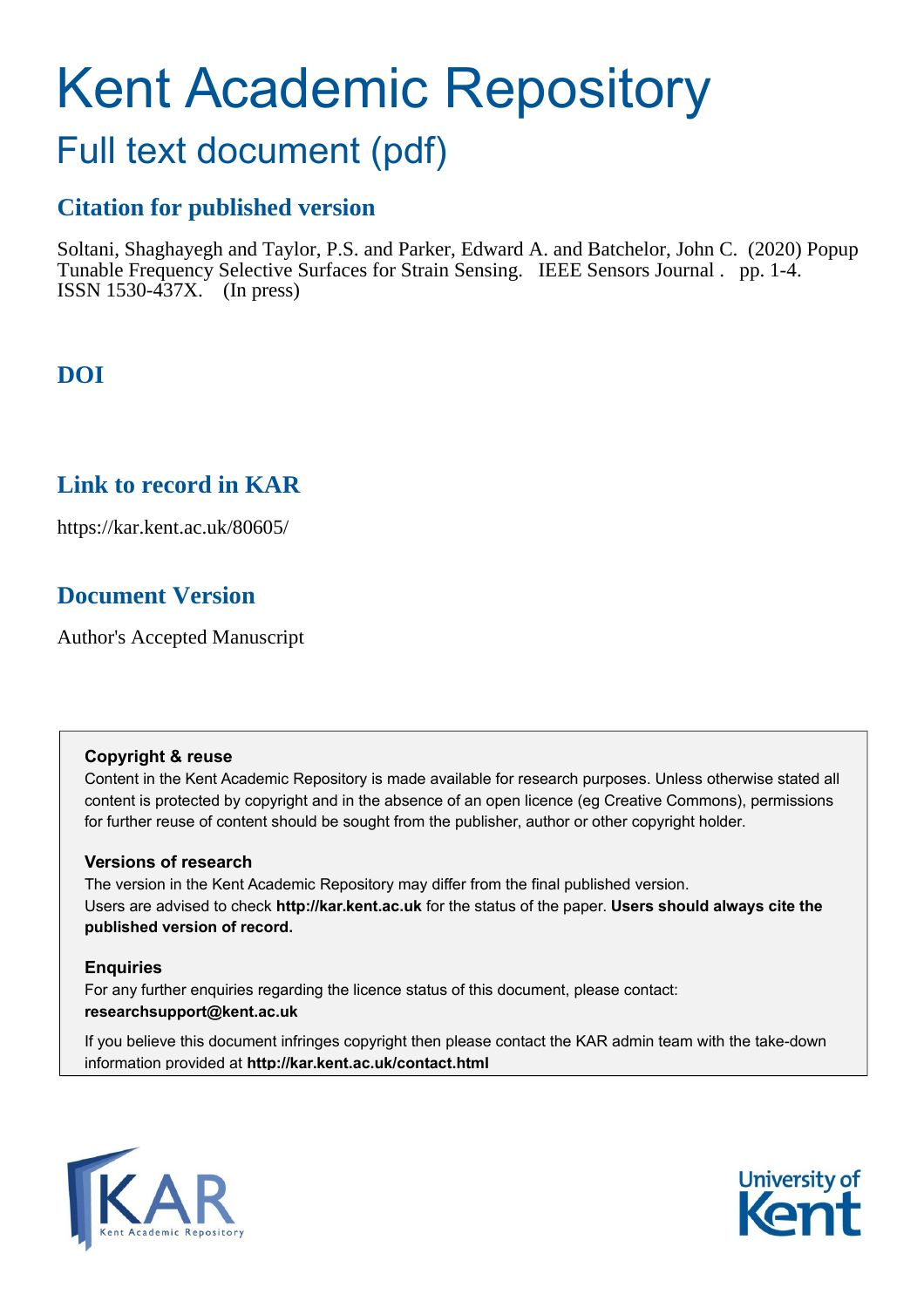

## **Popup Tunable Frequency Selective Surfaces for Strain Sensing**

Shaghayegh Soltani\*, Paul S. Taylor, Edward A. Parker, John C. Batchelor\*\*

*School of Engineering and Digital Arts, University of Kent, Canterbury, Kent, CT2 7NT, UK.*

*\* Student Member, IEEE*

*\*\* Senior Member, IEEE*

Received 6 Feb 2020

**Abstract—**A 3D popup frequency selective surface (FSS) is presented that can be tuned by the amount of strain due to mechanical loading in its elastomeric substrate. The proposed FSS structure comprises periodic two-dimensional (2D) crossed dipoles attached to the substrate at selective bonding sites. Strain release in the substrate induces compressive stress in the attached FSS, converting it to a 3D periodic pattern. With the out of plane displacement, the interaction with the incident field and mutual interactions between the elements are altered, resulting in a resonant frequency shift and a more stable response regarding the incident angles from  $0^{\circ}$  to 45°. A design of popup FSS structure is introduced for strain sensing applications. The potential sensor can measure up to 50% strain in the substrate by frequency down-shift from 3.1 GHz to 2.4 GHz. Multiphysics Finite Element Method (FEM) modeling of the mechanical and RF simulation was in good correlation with the experimental data and demonstrates the potential of these structures as sensors.

**Index Terms—** Compressive stress, Frequency selective surface, multiphysics simulation, strain.

#### I. INTRODUCTION

Frequency selective surfaces (FSS) also called spatial filters are periodic arrangements of metal patches or perforated metal screen elements usually on a dielectric substrate. These repetitive structures can modify the incident electromagnetic radiation by completely or partially transmitting (pass-band) or reflecting (stop-band) depending on the nature of the array element [1]. Low profile, tunability, dual polarization, angular stability and easy fabrication route are among the desired properties of FSSs. However, achieving all these characteristics has been a challenge for FSS designers. To date various attempts have been made to design electronically or mechanically tunable FSS structures [2-7]. For example, the authors of [2] proposed a dual layer FSS layout loaded with variable capacitors to adjust the resonant frequency. Furthermore, an FSS structure consists of periodic square loop slots and PIN diodes connected to a separate biasing circuit was introduced in [3], which exhibits tunable operation. Although electronic tuning has many benefits, it suffers from several disadvantages, especially for large area FSSs, as it requires lots of controlling lumped elements for each unit cell as well as bias circuits to ensure RF/DC isolation. Other researchers [4-6] obtained tunability by integrating stimuli-responsive substrates such as liquid crystals and ferrites into the FSS structures. In this way, a resonant frequency shift was achieved by changing the electrical properties of the substrate in exposure to external excitation. Mechanical tunability was also proposed in [7] where rotation of each 3D unit cells was controlled using a shaft connected to a motor. However, the reported method suffers complex fabrication routes.

An alternative approach for tuning FSS layouts is introduced in this letter, based on stretch/release of the embedded substrate due to external stimuli such as force or temperature changes to convert a 2D unit cell to a 3D one in a popup-like fashion. This method provides higher degree of stretchability and can detect wider range of strain compared to the other FSS-based sensors in the literature [8, 9].

Recently, more attention has focused on 3D FSS designs as they can offer more frequency stability for different incident angles and polarization [10]. However, most designs encounter difficulties in implementation and fabrication, as current 3D direct print technology can be expensive and slow. The popup technique introduces a simple 3D indirect fabrication route for any shape and type of materials, based on mechanical deformation of the soft substrate. According to this technique, two ends of a 2D precursor are strongly bonded to the pre-strained substrate, while the other parts are free on the substrate [11]. Following the complete release of the substrate, the 2D precursor goes under compression and buckles up. Our proposed FSS design operates between two planar and fully buckled states in response to environmental stimuli such as strain, which lends itself well for sensing application. It can measure up to 50% strain by frequency shift in the range of 2.4 GHz to 3.1 GHz. Moreover, as it starts buckling, it provides more stable frequency response for incident angles up to 45°. This letter is organized as follows; Section II describes the design and simulation procedure. Section III analyzes the numerical and experimental results and Section IV concludes the paper.

#### II. DESIGN AND WORKING PRINCIPLE

#### *A. Geometry of the Unit Cell*

The unit cell of the proposed FSS structure, when flat consists of

Corresponding author: Shaghayegh Soltani (ss969@kent.ac.uk).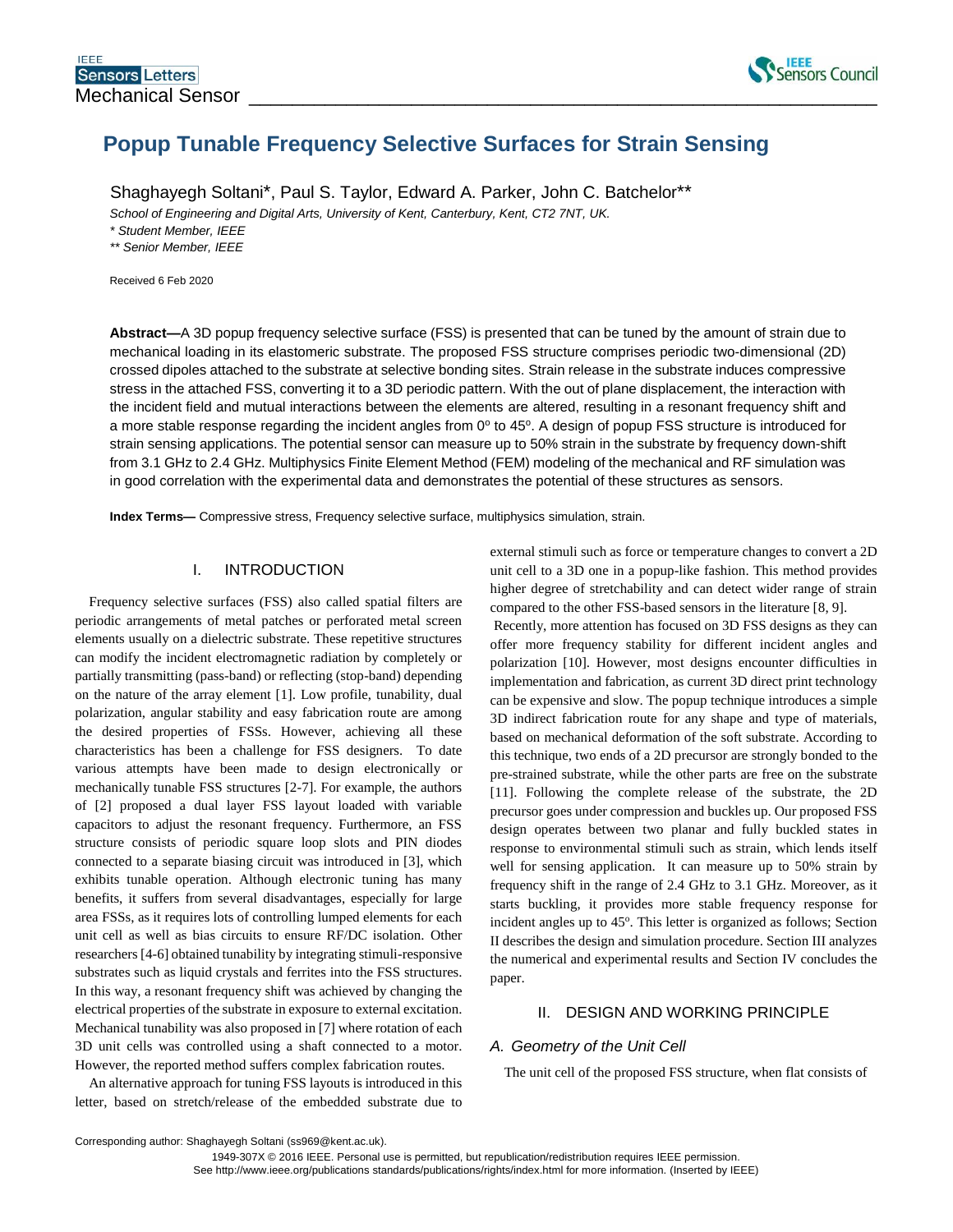

Fig. 1. Popup formation procedure of the FSS structure. A) Elastomeric substrate is under strain (2D unit cells), B) Substrate is relaxed and 3D unit cells are formed due to the induced compressive force, C) Geometry parameters of each unit cell.

Table 1. Parameters for the designed FSS

| <b>Parameters</b> | и |  |      |
|-------------------|---|--|------|
| Dimensions(mm)    |   |  | ).46 |

2D crossed dipoles as shown in Fig. 1. The cell is repeated periodically along two directions  $\hat{x}$  and  $\hat{y}$  with periodicity *a* and *b*. All geometrical dimensions are presented in Table I.

 The substrate is made of Silicone rubber with a commercial name of Dragon Skin [12] with relative permittivity of 1.8 and conductivity of 0.004 S/m and thickness of 1 mm. The metallic patterns are made up of 35 µm-thick copper foil.

#### *B. Fabrication Procedure*

The fabrication began with cutting a copper sheet (Cu,  $35 \mu m$ ) into the desired shape using a cutting machine (Cricut Explore Air TM 2). The next step involved transferring the precursors onto a pre-stretched elastomer substrate (Dragon Skin, Smooth on). A commercial adhesive (Super Glue, Loctite Company) dispended at desired bonding sites. There are some techniques reported in the literature for an almost perfect bonding [13-15]. However, here our aim was the

simplicity of the fabrication, while receiving sufficient loading cycles. Slowly releasing of the pre-stain initiates the assembly process. The proposed design was a 3 ×3 array on an elastomeric substrate. For mechanical stability, the sample was backed with a 12 mm thick sheet of Polystyrene foam ( $\varepsilon_r = 1.04$ ).

#### *C. Simulation Procedure*

 Multiphysics simulation using COMSOL V. 5.4 [16] has been performed to analyze the proposed structure. The simulation procedure is divided into three steps.

 **Step one**: Full-wave electromagnetic simulation of the flat FSS unit cell using the RF module, at 2.45 GHz. The finite element method was adopted to determine the functionality under different incident angles for both TE and TM polarizations. Adaptive meshing convergence was used and for simplicity and time, all metal strips were modeled imposing a transition boundary condition with prescribed thickness. The geometry of the unit cell in flat state was optimized through parameter sweep in order to resonate at 2.45 GHz.

**Step two**: Mechanics simulation using the structural mechanics module to model the unit cell deformation for up to 50% strain in the substrate. The elastomeric substrate was modeled as a solid element with Young's modulus of 166 [kPa], Poisson's ratio of 0.49 and mass density of 927 kg/ $m^3$ . Copper precursors were modeled by shell elements with prescribed thickness. The load ramping method was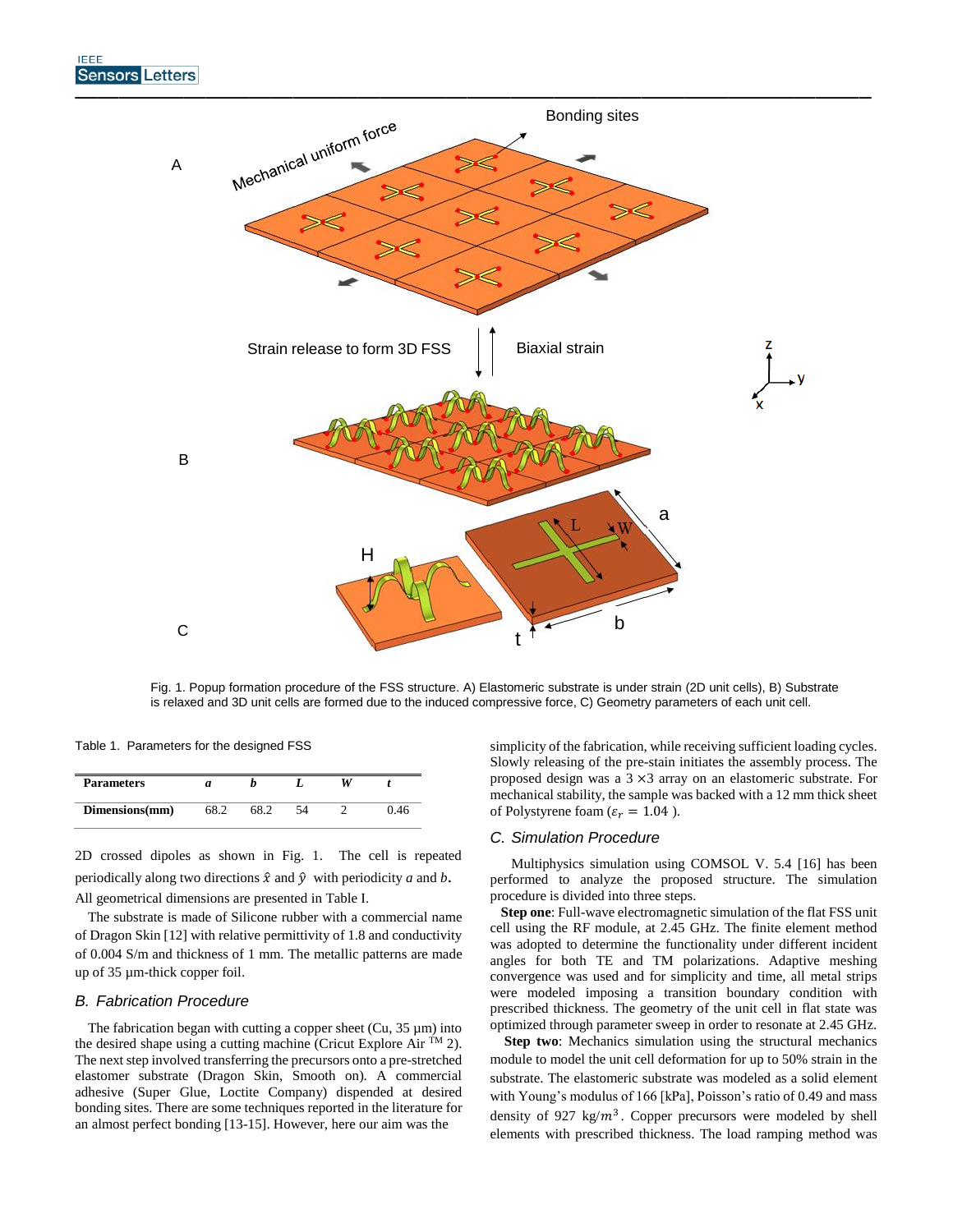adopted to model nonlinear buckling. This method ensures the solution convergence by gradually increasing the applied load and using the solution of each step as the initial value for the following step.

————————————————————————————————————–

**Step three**: Full-wave electromagnetics simulation of the deformed unit cell (corresponding to 0 to 50 % deformation) obtained from step two on the relaxed substrate to recalculate the transmission responses under various incident conditions.

#### III. RESULTS AND DISCUSSION

Measurement were carried out using two Rohde and Schwarz HL050 log periodic antennas at 0.6 m from a  $3\times3$  m<sup>2</sup> absorbing panel containing the FSS and a Hewlett Packard 8722ES VNA for transmission system. The absorbing panel was loaded with a rotatable screen, thus allowing for angular measurement. To ensure consistency in the test, the system was calibrated before each measurement. Fig. 2 shows the prototypes and the experimental set- up. A unit cell of the proposed FSS design was illuminated by a normal plane wave, first with electric field polarized along the x-axis and the propagation vector along the z-axis (TE polarization) and next with electric field polarized along the y-axis and the same direction of propagation vector (TM polarization). A resonant frequency is clearly seen near 2.45 GHz for the flat state (50% strain in the elastomeric substrate). Tuning the FSS is accomplished by changing the strain value in the substrate and a resonance is seen at a higher frequency, around 3.1 GHz for a relaxed substrate (0% strain).





Fig. 2. (a) Experimental set-up, (b) FSS prototypes. The right hand side sample has been undergone 50% strain in its elastomeric substrate and the left hand side sample is strain free.

Fig. 3 shows the resonant frequency shift of the FSS structure at normal incidence and for TM polarization as a function of equibiaxial strain values in the elastomeric substrate. This frequency shift is mainly due to two effects after buckling. First, the induced compressive force causes the flat copper precursor to deform out of plane and expand into the third dimension. This out of plane displacement (which is specified by  $H$  in Fig. 1) leads to a gap between the substrate and the conductors and thus a change in effective permittivity felt by the crossed dipole patterns. Moreover, the buckled shape is observed to be electrically small viewed from the above. This can be understood by considering current cancellation between opposite conductors after buckling, Fig. 4.

The second reason for the observed resonant frequency shift is the fact that by relaxing the elastomeric substrate from its 50% stretched state, the inter-element spacing or periodicity of the FSS structure changes bi-axially and this factor affects the frequency response and causes a shift.



Fig. 3. Numerical and experimental results for resonant frequency shift vs strain values in the elastomeric substrate for normal incidence and TM polarization.



 Fig. 4. Surface current (A/m) on the buckled crossed dipole. The currents flow in opposite directions on adjacent vertical arms and have cancelling effect leading the structure to be electrically smaller than the actual physical size.

To investigate the stability of the proposed FSS design with regard to angle of incidence, the performance of the structure has been evaluated for oblique incidences. Therefore, the originally z-directed propagation vector was rotated at angles of  $\theta = 0^{\degree}$ , 15°, 30° and 45° from the z-axis. In order to perform a thorough comparison between the stability of the flat FSS and the popup one, two types of structure